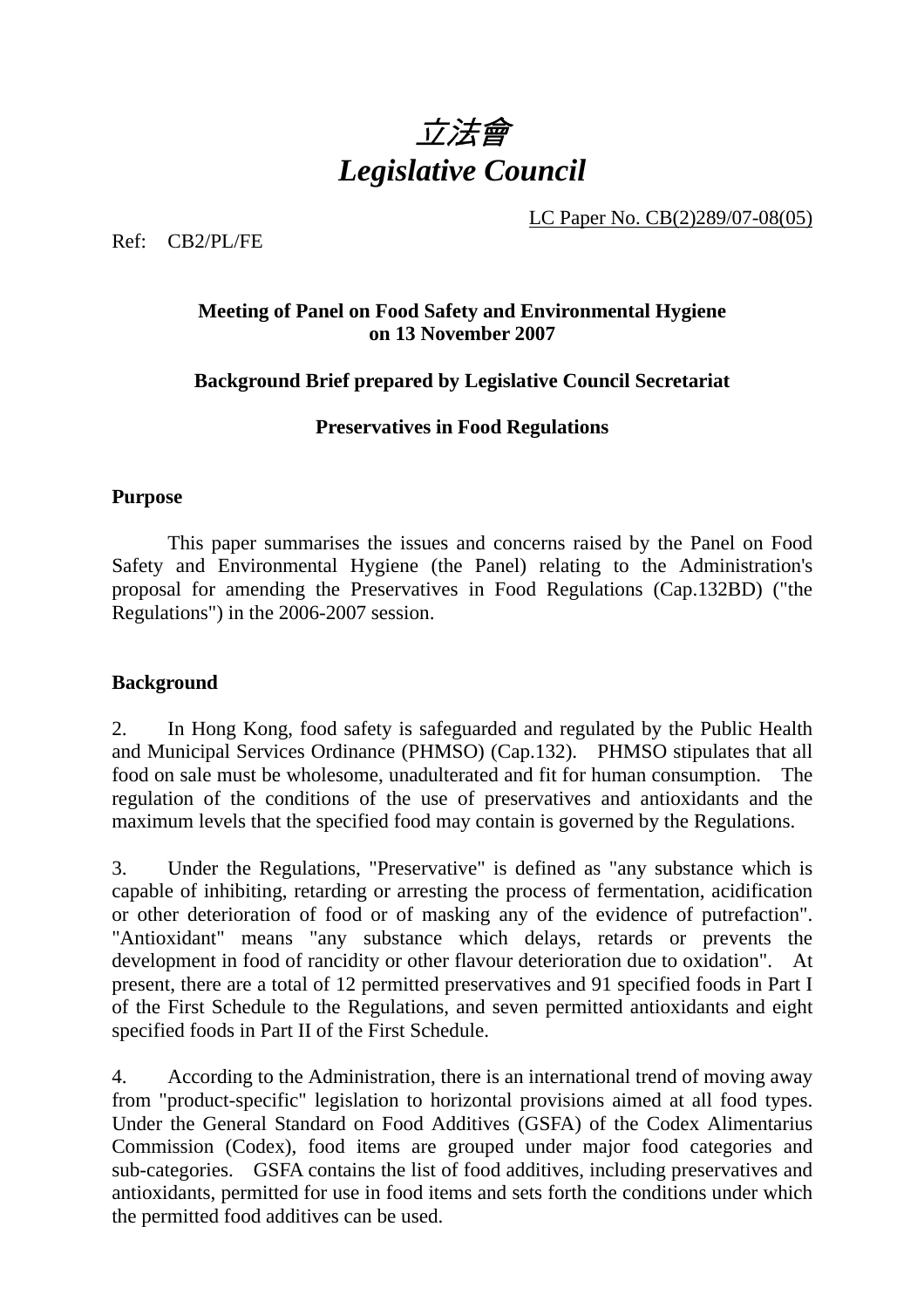## **The Administration's proposal**

5. On 14 November 2006, the Administration briefed the Panel on the review of and proposed scope for amendment to the Regulations. The Administration advised that the current Regulations are not in line with GSFA in the following major areas -

- (a) antioxidants under the Regulations do not include those additives which protect food items against colour changes caused by oxidation;
- (b) permitted preservatives and antioxidants under the Regulations are a simple combination of the permitted additives and the specified food items (i.e. product-specific);
- (c) the Regulations do not acknowledge the multifunctional property of additives even if an additive can technologically serve both functions of a preservative and an antioxidant; and
- (d) some common preservatives and antioxidants which are proven safe by international standards, e.g. Codex's standards, are not included in the Regulations.

6. In view of the deficiencies in the Regulations as compared with the international standards, the Administration proposed to amend the Regulations in the following areas -

- (a) amending the definitions of preservatives and antioxidants to bring them in line with the corresponding definitions in the Codex documents;
- (b) developing a food category system based upon the food category system adopted by Codex for use in GSFA;
- (c) combining Part I and Part II of the First Schedule to the Regulations to combine the lists of preservatives and antioxidants; and
- (d) incorporating those preservatives and antioxidants, as well as their permitted levels of use, that are listed in the Codex's GSFA into the Regulations.

7. The Administration conducted a public consultation exercise from 14 December 2006 to 28 February 2007 on the proposed amendments to the Regulations, and held two public consultation forums in January and February 2007. The majority of the respondents fully supported or agreed with the scope of the proposed amendments. They generally agreed that there was no need to conduct a Regulatory Impact Assessment. The Panel was informed that the Centre of Food Safety (CFS) would hold a series of technical meetings commencing in April 2007 to consult the trade on the outline of the proposed amendments to the Regulations.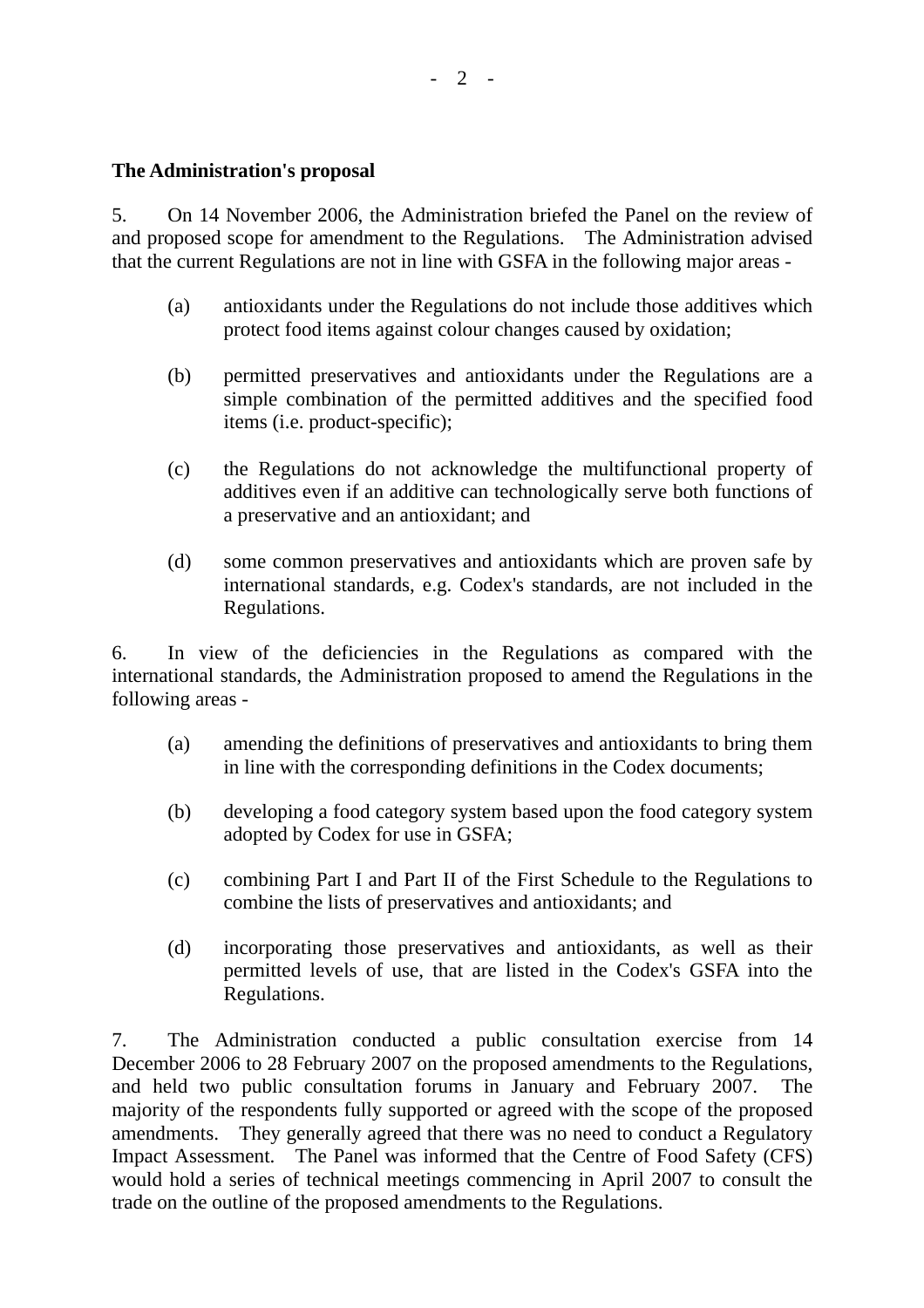## **Discussions by the Panel**

#### Use of preservatives and antioxidants in food

8. Some members expressed concern over the difficulty for consumers to comprehend the names of preservatives and antioxidants which appeared on the labels of food. They were also worried about the safety of food products imported from the Mainland (such as chilled fish) and non-pre-packaged food (such as fermented bean curd and salty pickled cabbages) which would not be subject to the food labelling requirements at retail level.

9. The Administration pointed out that, when the Food and Drugs (Composition and Labelling) (Amendment) Regulation 2004 came into force on 9 July 2007, food labels of the pre-packaged food should indicate specifically the name or code of the food additive used, and also declare the presence of substances which were known to cause allergy in some individuals. Although the labelling requirements only applied to pre-packaged food, food containing preservatives or antioxidants would be covered by the Regulations irrespective of whether they were pre-packaged or not. Moreover, CFS would conduct regular inspection and testing of food samples of both pre-packaged and non-pre-packaged food in retail sale under its regular food surveillance programme.

#### Use of carbon monoxide and food colour

10. Mr Fred LI expressed concern about the unscrupulous use of carbon monoxide and food colour to conceal the staleness of food by some food traders in the Mainland. The Administration explained that it was an offence under the existing legislation to add preservatives to fresh meat. However, there was presently no specific regulation on the application of carbon monoxide to food. The Administration would consider this issue when reviewing the Regulations. The control of the use of food colour, however, was governed by a separate regulation under the Ordinance.

#### Food standards/ guidelines of the Codex Alimentarius Commission

11. Mr Tommy CHEUNG and Mr Vincent FANG held the view that the Administration should maintain a consistent stance on bringing its food standards in line with Codex standards/guidelines. He also conveyed the concern of the food industry that, given that over 90% of food products in Hong Kong were imported from other countries/places, the food industry had practical difficulties in sourcing and importing food products from the Mainland as well as other countries/places should the food standards put in place in Hong Kong not follow the prevailing international standards. Mr CHEUNG considered that the Administration should take a consistent approach by making reference to and adopting Codex standards in developing the food-related standards and regulations in Hong Kong. He considered that, in view of the Mainland's market size, the Administration should take note of the standards and regulations in respect of food additives in the Mainland.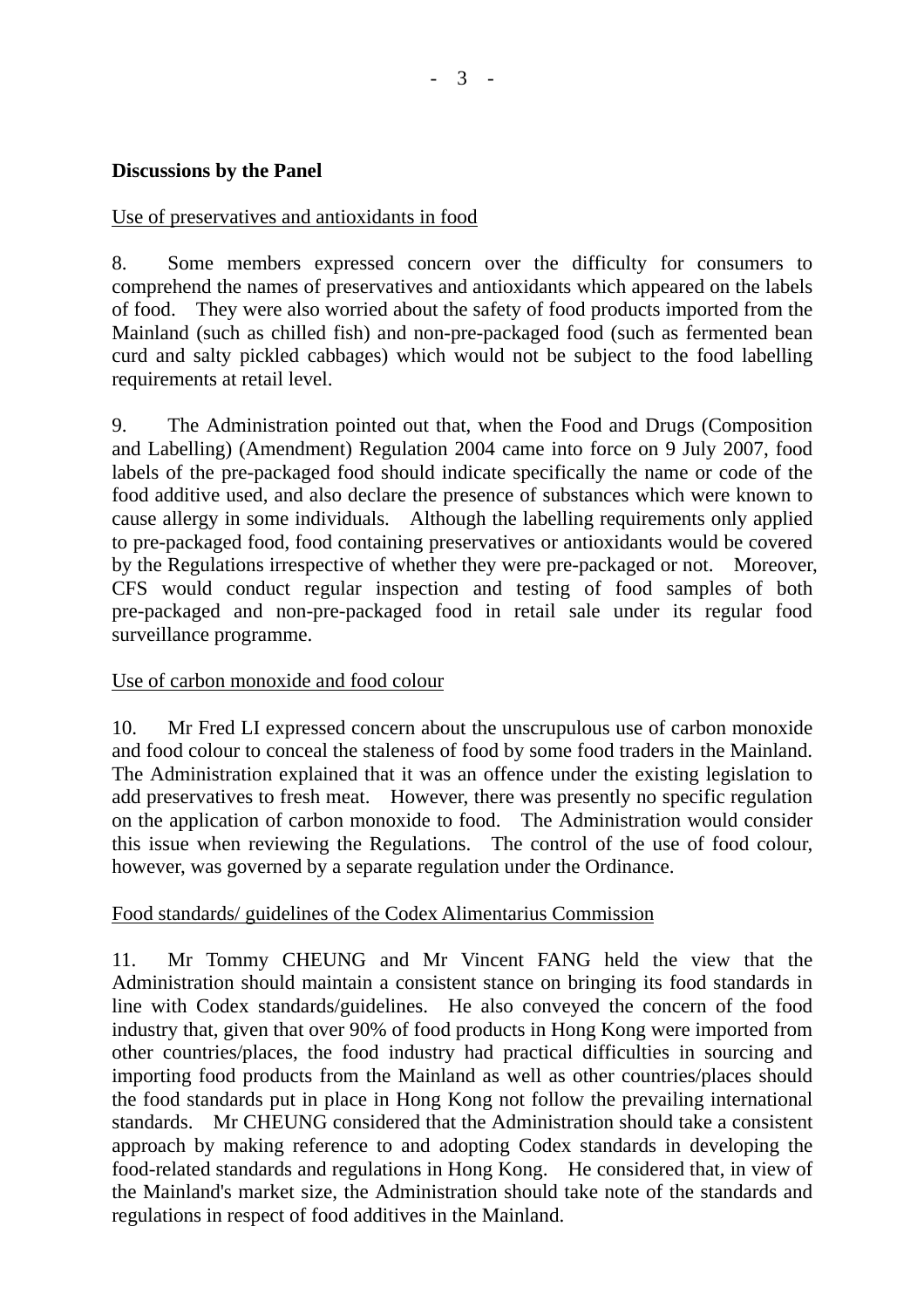12. Mr Fred LI, however, was of the view that the Administration should not fully adopt Codex standards in formulating its food-related standards and regulations. He considered that the Administration should accord priority to public health needs in developing its standards, policies and legislations in respect of food.

13. The Administration explained that the food standards and guidelines developed by Codex did not have any mandatory status and it was up to governments to develop their own food standards. When formulating food regulations and standards, individual country/place could make reference to the minimum requirements as recommended in Codex standards/guidelines and also take into account its circumstances, so as to meet the needs of its people in respect of health and nutritional intake. The Administration also advised that the Mainland authorities were currently revising its regulations, including amending the definitions of preservatives and developing a food category system, to incorporate the Codex's format.

## Transitional arrangement

14. Members in general were supportive of the Administration's proposal of amending the Regulations and urged the Administration to introduce the legislative proposal into the Legislative Council (LegCo) expeditiously. On the premise of public health and food safety, they considered that the proposed amendments to the Regulations should come into force as early as possible, and suggested that the grace period to be provided by the Administration should not be more than 12 months.

15. The Administration responded that its plan was to introduce the legislative proposal into LegCo by the end of 2007. As regards members' views on the grace period, the Administration undertook to consider the suggestion of providing a grace period of less than 12 months should a consensus be reached with the food industry.

## **Latest developments**

16. The Administration will consult the Panel on 13 November 2007 on the proposed amendments to the Regulations.

## **Relevant papers**

17. The Administration's paper and other relevant papers for the Panel meetings are available on the Council's website at http://www.legco.gov.hk/english/index.htm.

Council Business Division 2 Legislative Council Secretariat 7 November 2007